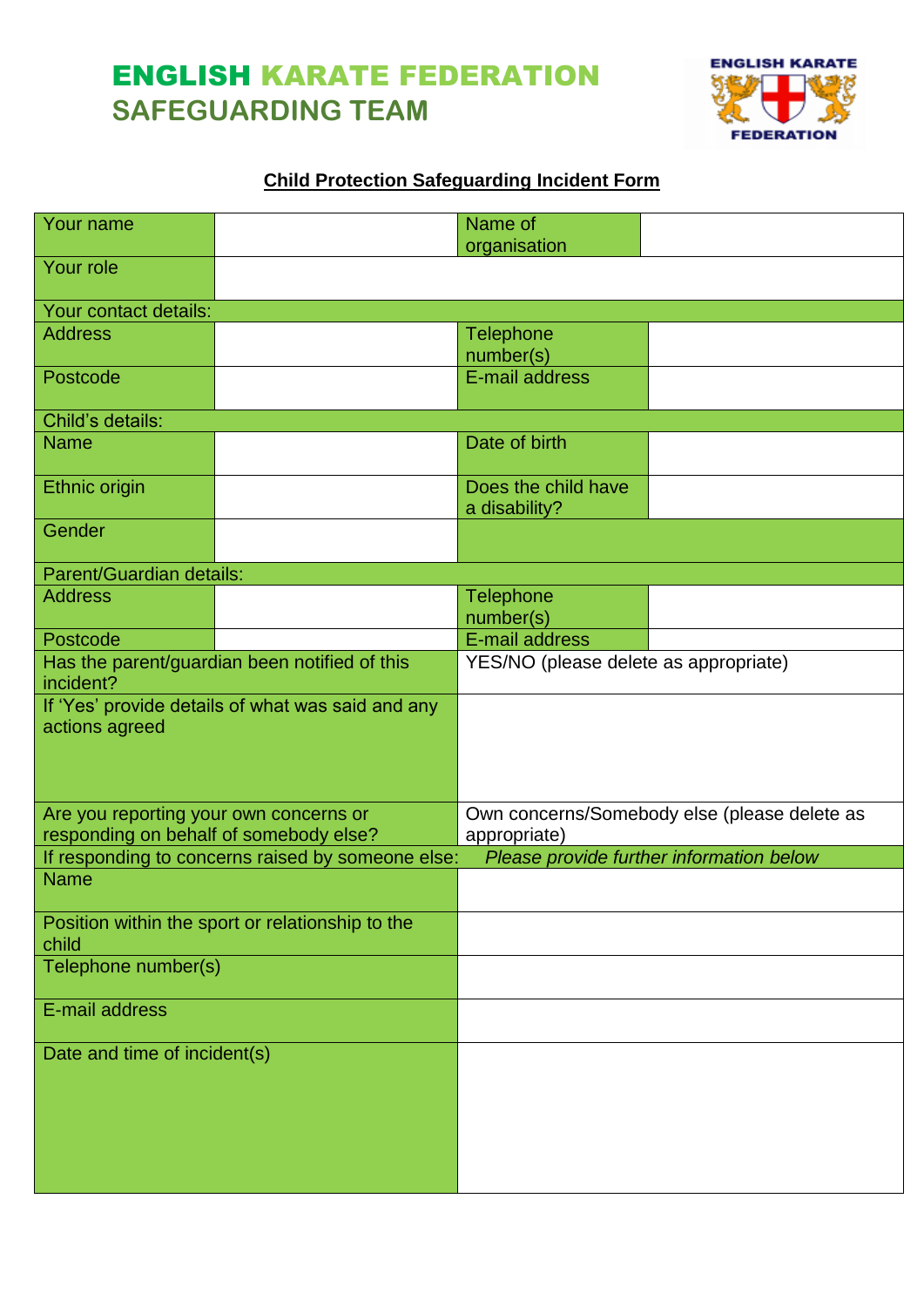## ENGLISH KARATE FEDERATION **SAFEGUARDING TEAM**



| Details of the incident or concerns (include other relevant information, such as description of any<br>injuries and whether you are recording this incident as a fact, opinion or hearsay) |                                      |  |  |
|--------------------------------------------------------------------------------------------------------------------------------------------------------------------------------------------|--------------------------------------|--|--|
|                                                                                                                                                                                            |                                      |  |  |
|                                                                                                                                                                                            |                                      |  |  |
|                                                                                                                                                                                            |                                      |  |  |
| Child's account of the incident                                                                                                                                                            |                                      |  |  |
|                                                                                                                                                                                            |                                      |  |  |
|                                                                                                                                                                                            |                                      |  |  |
|                                                                                                                                                                                            |                                      |  |  |
|                                                                                                                                                                                            |                                      |  |  |
|                                                                                                                                                                                            |                                      |  |  |
| Where there any witness accounts of the incident?                                                                                                                                          | YES/NO (please delete as appropriate |  |  |
| If 'Yes' please answer below supplementary questions                                                                                                                                       |                                      |  |  |
| <b>Name</b>                                                                                                                                                                                |                                      |  |  |
| Position within the club or relationship to the child                                                                                                                                      |                                      |  |  |
| Date of birth (if child)                                                                                                                                                                   |                                      |  |  |
| <b>Address</b>                                                                                                                                                                             |                                      |  |  |
| Postcode                                                                                                                                                                                   |                                      |  |  |
| Telephone number(s)                                                                                                                                                                        |                                      |  |  |
| E-mail address                                                                                                                                                                             |                                      |  |  |

| Please provide details of any person involved in this incident or alleged to have caused the incident / |  |  |  |
|---------------------------------------------------------------------------------------------------------|--|--|--|
| injury:                                                                                                 |  |  |  |
| <b>Name</b>                                                                                             |  |  |  |
| Position within the club or relationship to the child                                                   |  |  |  |
| Date of birth (if child)                                                                                |  |  |  |
| <b>Address</b>                                                                                          |  |  |  |
| Postcode                                                                                                |  |  |  |
| Telephone number(s)                                                                                     |  |  |  |